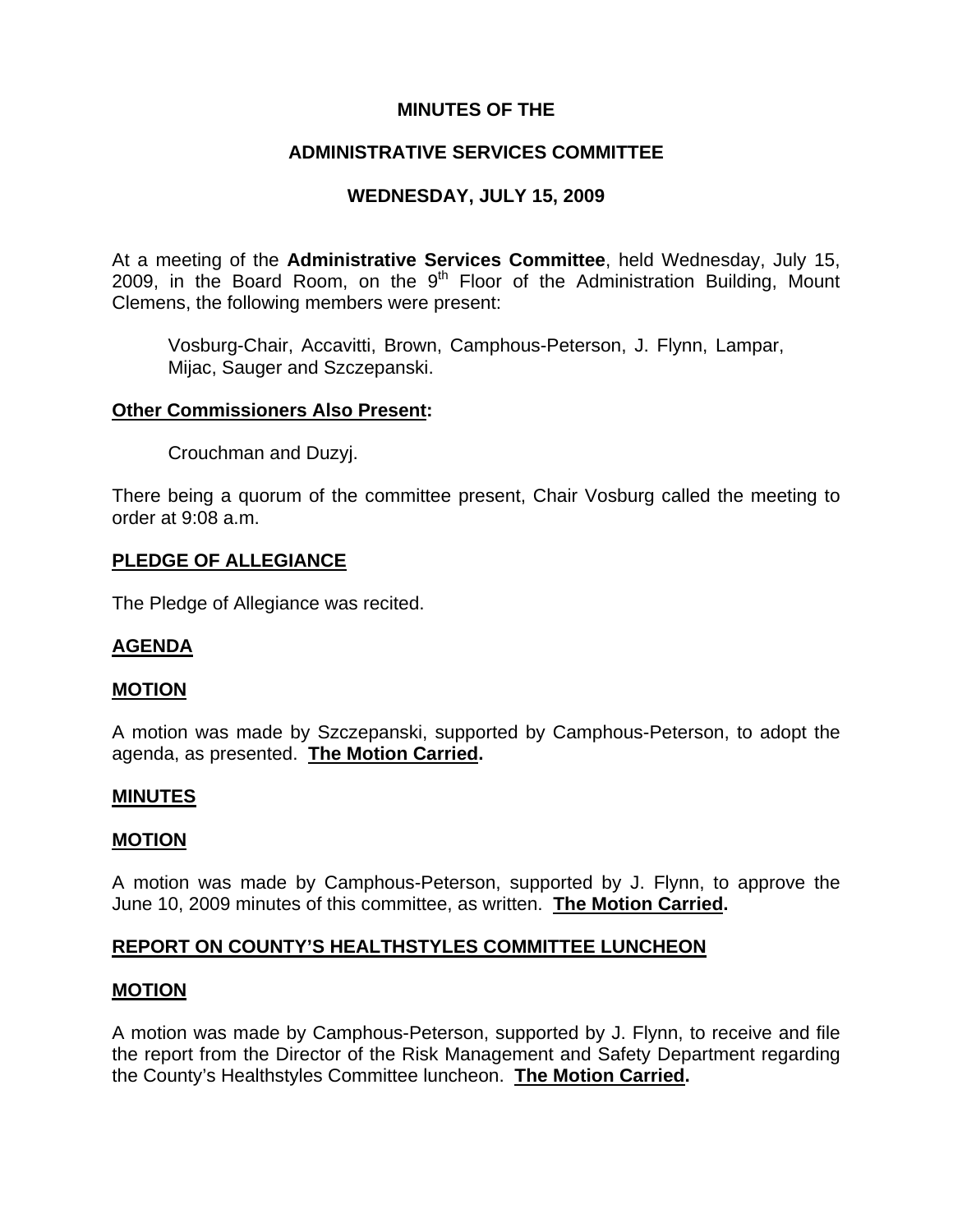# **REPORT ON PROVIDING VIDEO AND AUDIO COVERAGE OF FULL BOARD AND COMMITTEE MEETINGS**

Committee was provided a report from the Public Affairs Director outlining options for offering video of Board of Commissioners meetings.

The following commissioners spoke: Brown, Vosburg, J. Flynn and Szczepanski.

### **MOTION**

A motion was made by Brown, supported by Camphous-Peterson, to refer the report to the Budget Committee.

The following commissioner spoke: J. Flynn.

Chair Vosburg called for a vote on the motion and **The Motion Carried with Szczepanski voting "No."**

## **ACCEPTANCE OF 2009 GRANT FUNDS FOR REMONUMENTAION PROGRAM AND EXECUTION OF MONUMENTATION-SURVEYOR CONTRACTS AND PEER GROUP MEMBER CONTRACTS**

### **COMMITTEE RECOMMENDATION – MOTION**

A MOTION WAS MADE BY CAMPHOUS-PETERSON, SUPPORTED BY SZCZEPANSKI, TO RECOMMEND THAT THE BOARD OF COMMISSIONERS ACCEPT \$261,661.00 IN REMONUMENTATION GRANT FUNDS, GRANT YEAR 2009, PROVIDED BY THE STATE OF MICHIGAN, OFFICE OF LAND SURVEY & REMONUMENTATION AND TO AUTHORIZE ITS INCLUSION IN THE MACOMB COUNTY REMONUMENTATION BUDGET; FURTHER, TO APPROVE AND AUTHORIZE FOR EXECUTION FOR GRANT YEAR 2009 THE MONUMENTATION-SURVEYOR CONTRACTS AND PEER GROUP MEMBER CONTRACTS.

The following commissioner spoke: Camphous-Peterson.

Chair Vosburg called for a vote on the motion and **THE MOTION CARRIED.** 

## **REPORT ON RECENT RECOUNT FOR UTICA COMMUNITY SCHOOLS**

## **MOTION**

A motion was made by J. Flynn, supported by Camphous-Peterson, to receive and file the information provided by Joanne Paraventi, Chairperson of the Macomb County Board of Canvassers, regarding the recent recount for Utica Community Schools.

The following commissioners spoke: Szczepanski and J. Flynn.

Chair Vosburg called for a vote on the motion and **The Motion Carried.**